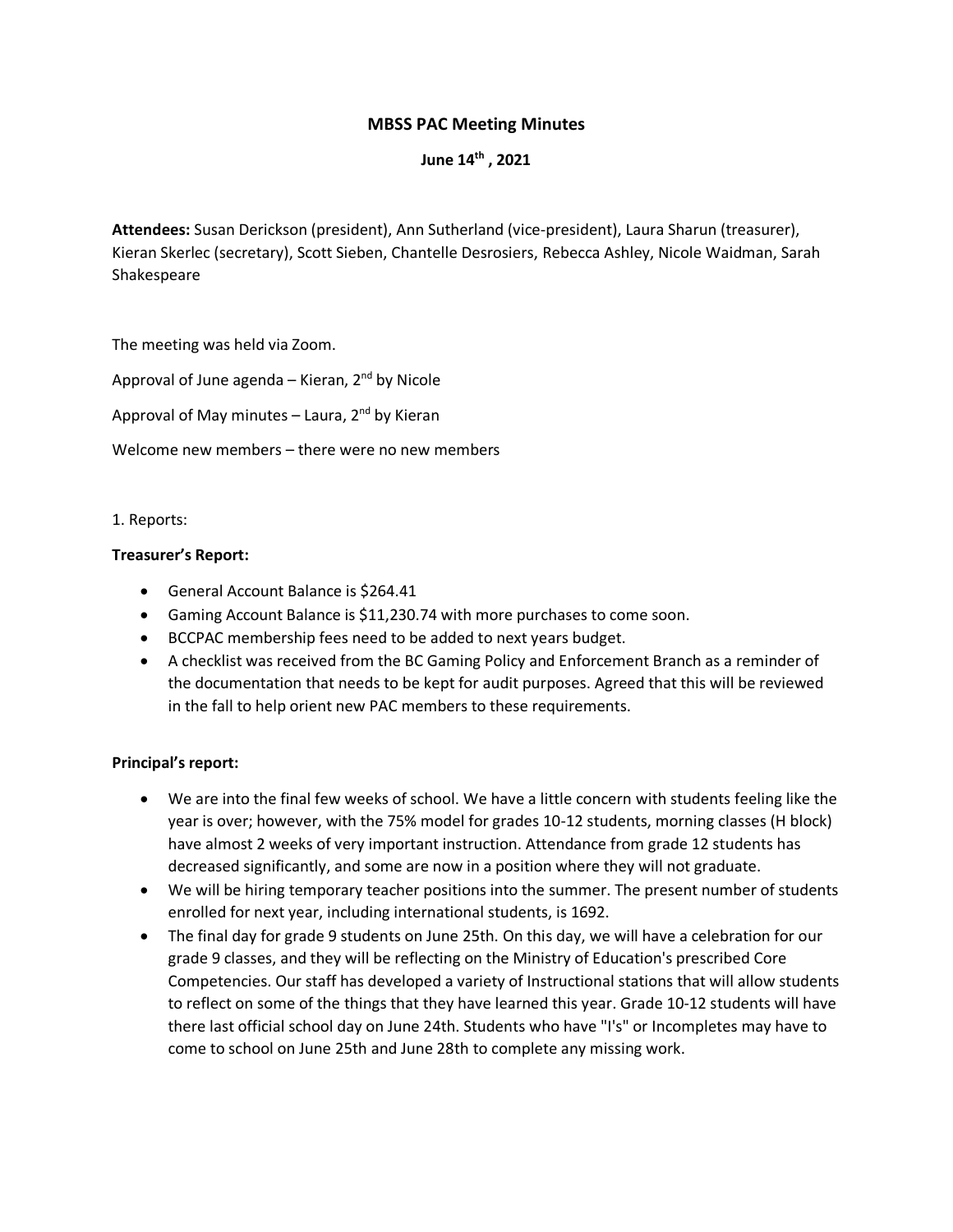- Thursday June 17th is "Domino's For Boucherie Night!" The basic premise is that if people buy some specific pizza orders on Thursday June 17th, as part of the Mt. Boucherie promotion, Domino's will give the school \$5.00 per pizza order for student activities.
- Graduate Stage Crossing was held on June 4th 6th: Friday, Saturday, & Sunday. We received lots of feedback from families that they preferred this personal and intimate ceremony; most students, with whom I spoke, like the 'larger more extravagant' ceremony.
- Thank you to our Dry Grad parents for organizing and recognizing our 2021 Grads. We truly appreciate their efforts to make to make this year's graduation special.
- We are continuing to purchase items from our "PAC Wish List", but we may re-allocate some of the money as we discovered that we did not need to fully replace our score clock. Some items may include:
	- more library furniture
	- podcast equipment
	- weight room & athletic equipment
	- Equipment for Theatre and Drama
	- Band equipment
- Student Survey Results
- Parent Survey To be sent out by Wednesday
- Next Year, our plan is to return to a 'more normal' look, with school sports, drama, and music programs etc. all occurring. As well, we are planning to return to a mainly 'semester based' timetable. However, everything will be dependent on Provincial Health Orders. More information in regards to the Education Plan for September iso be released soon.
- Many students have asked about "Half Days" for grade 10-12 students next year. The decision to have students in school 75% of the time and to create "Half Days" was fully based on COVID. We are fully expecting to be back to 'full time' schooling next year.

**COPAC Report:** Susan attended the meeting on June 7th. The meeting was held via Zoom. Some points of interest included:

Acknowledgement of lives lost at KSS and Kamloops residential school.

George Pringle Elementary parents upset about lack of consultation regarding decision to tear down their school to replace with a new high school. Impact on French immersion program and vulnerable children and families will be significant.

Response from Trustee – There is no other space. All other options were considered. Boys and Girls Club will try to be maintained at Webber Road location. Ten acres are needed. The water park cannot be bought back from the city so they cannot fit both elementary and secondary on the same site.

# BCCPAC

- Hoping for parent conference to be held in person, next year. BCCPAC website has information posted from the conference.
- July 7th Continuation of review of 8 resolutions that were not covered at the AGM.
- June newsletter is now available.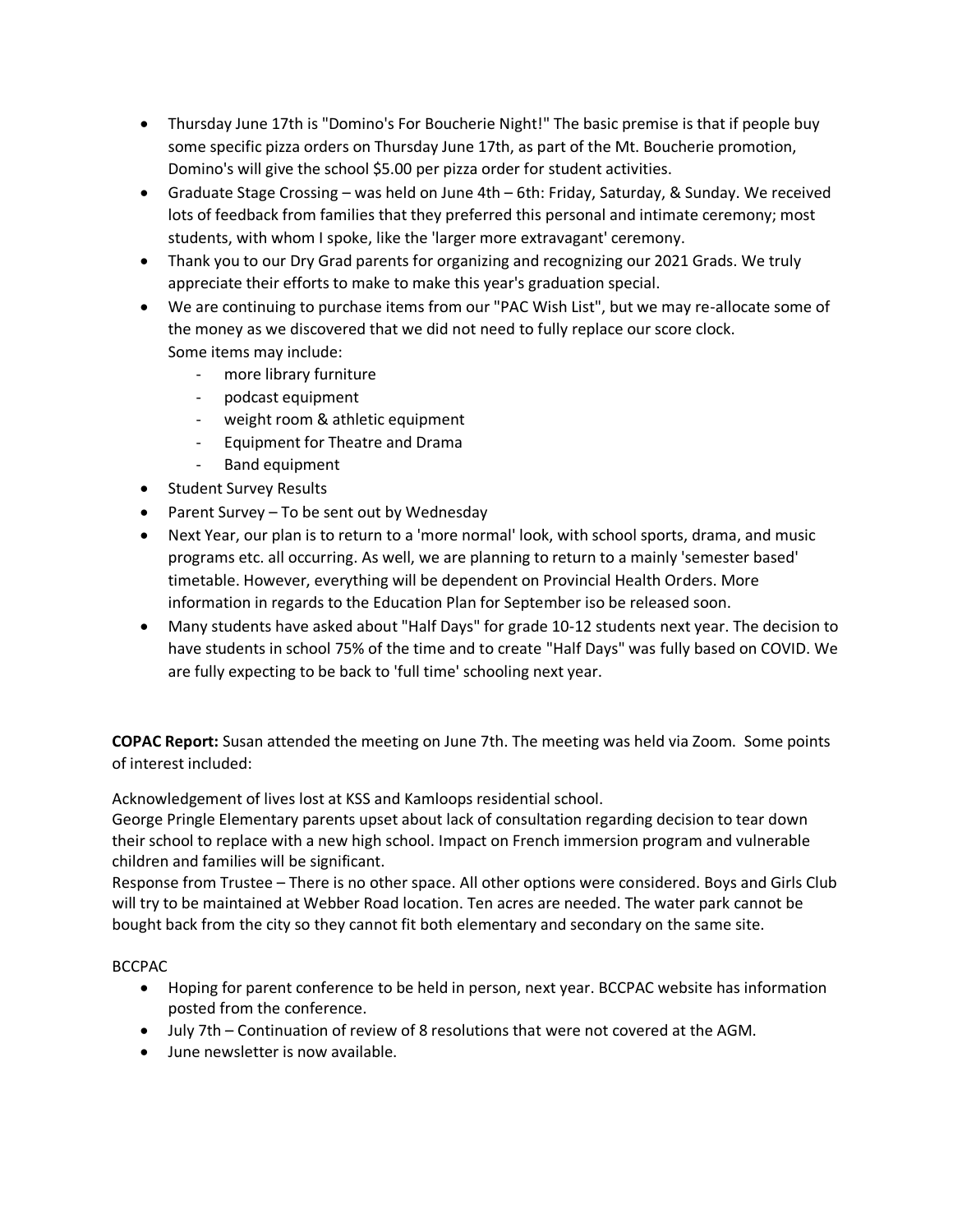Trustee Report

- French immersion: Westside elementary school program will be under review in September. Will there be one or two sites? Will be discussing creation of a secondary school program on the westside this week.
- Review of catchment areas.
- Strategic plan review for approval.
- Long term facilities plan to be reviewed.
- Budget to be approved.

Superintendent's Report

- District strategic plan and budgets to be approved.
- Achievement report to be presented at the end of June.
- Acknowledgement of school staff effort required this year.
- September is looking to be near-normal.
- Graduation celebrations have been taking place in the last week or so.
- Weekly covid exposures across the district. Watching KSS due to grief gatherings.

## COTA Report

- Teachers thank parent's support.
- Proud that schools remained open all year.
- Trustee bi-election coming up for Kelowna area. One candidate has been endorsed. Contact Susan B. for details.

Public Education Awareness – Info available regarding building of new schools. Volunteer pamphlets and webpage for volunteers on district website will be available in September.

Health Promoting Schools - Food bank will provide any support that is needed to run food drives in schools. Thank you for all donated food, it is very appreciated. A website is being created to offer resources.

Indigenous Education – approximately 230 indigenous grads, blanket ceremonies to be held for grads

Partners Inclusive Education – Looking for feedback re: next year's topics, on their Facebook page.

Executive Reports:

- New COPAC executive starts July 1st.
- Gaming account \$1105, General account \$8741, Jan will mentor anyone interested in COPAC treasurer position for next year.
- June 17th 6:30-8pm White Hatter presentation about Technology, Sleep and our Children. Watch COPAC Facebook page or email COPAC president for access to link.
- Most COPAC executive positions were filled. Susan Derickson will be COPAC treasurer!

Next meeting is September 13th, 2021

## **Updates:**